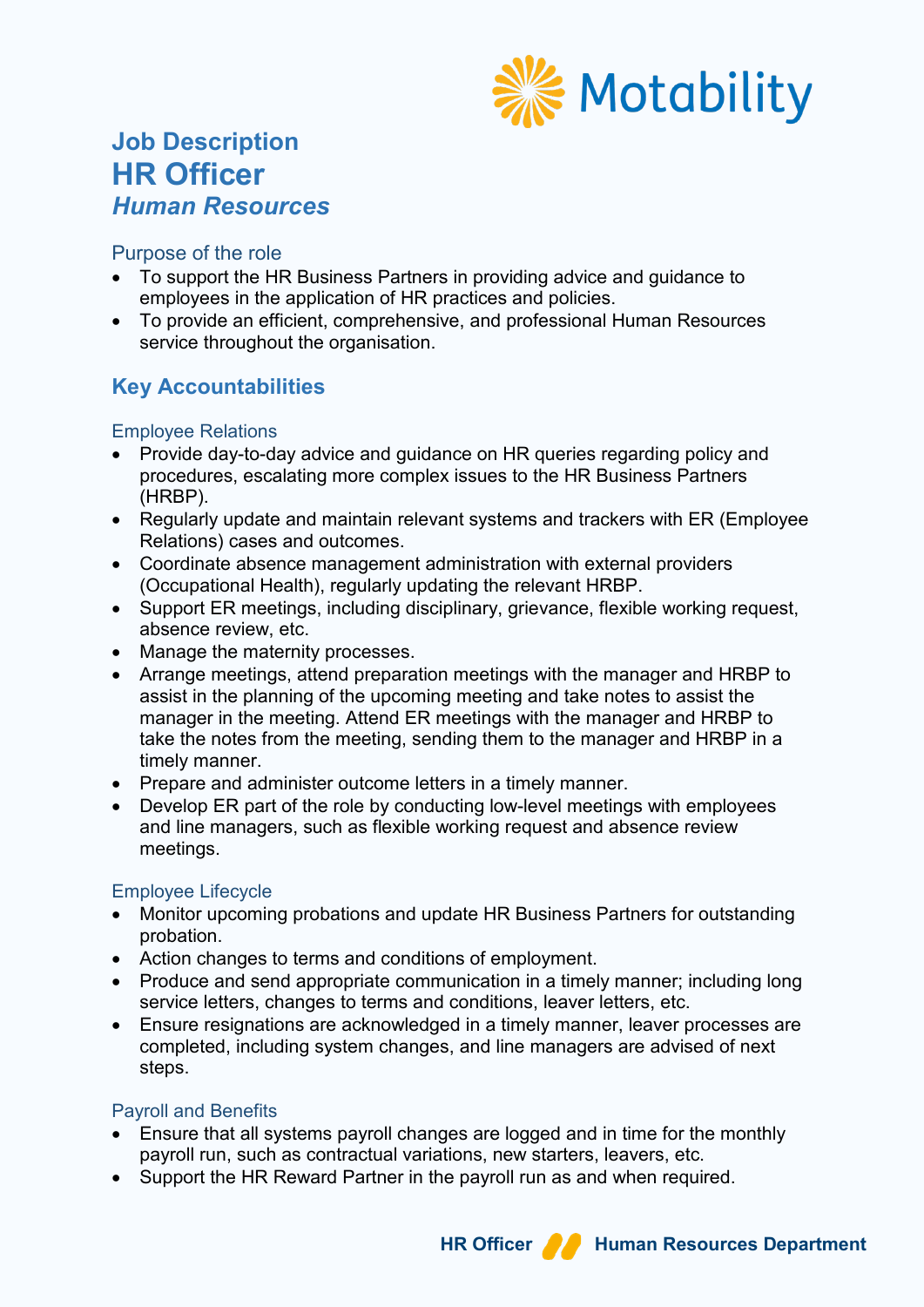

- Answer any ad-hoc queries regarding payroll and benefits, raising to the HR Reward Partner when necessary.
- Manage and maintain employee benefits information on HR systems.

## HR Systems, Databases and Reporting

- Ensure HR database accurately reflects current employee conditions; such as sickness absence, maternity leave, annual leave, and other leave types.
- Produce regular and ad-hoc reports for key stakeholders.
- Monitoring and maintaining HR data in line with retention guidelines.
- Annual review of HR system data and conducting data cleanses in line with the Data Retention policy.
- Act as systems administrator; configuring systems as required, controlling all user access, ensuring accuracy and data protection compliance and liaising with relevant individuals to troubleshoot queries as required.

#### Additional Duties

- Developing, reviewing, and updating HR policies in line with current legislations.
- Driving and contributing to the continuous improvement of the organisation.
- Review and update company intranet HR page.
- Update and maintain HR documents such as job descriptions, forms, and letter templates.
- Assist and partake in departmental projects.
- Facilitate the delivery and implementation of HR initiatives across Motability.
- Act as administration support to training and recruitment as and when required.
- Support the Diversity and Inclusion Lead on monthly initiatives.
- Process annual background and DBS checks.

## **Qualifications, Training, Professional Memberships or Accreditations**

#### Essential:

• GCSE education or equivalent.

#### Desirable:

• CIPD qualified or working towards a qualification.

## **Experience and Track Record**

#### Essential:

- Experience of working in an office environment.
- Experience of working as part of a team.

## Desirable:

- Experience in HR administration and an understanding of HR processes.
- Experience of using HR databases.
- Sound knowledge of HR policies and procedures.
- Experience in payroll administration and liaising with external payroll provider.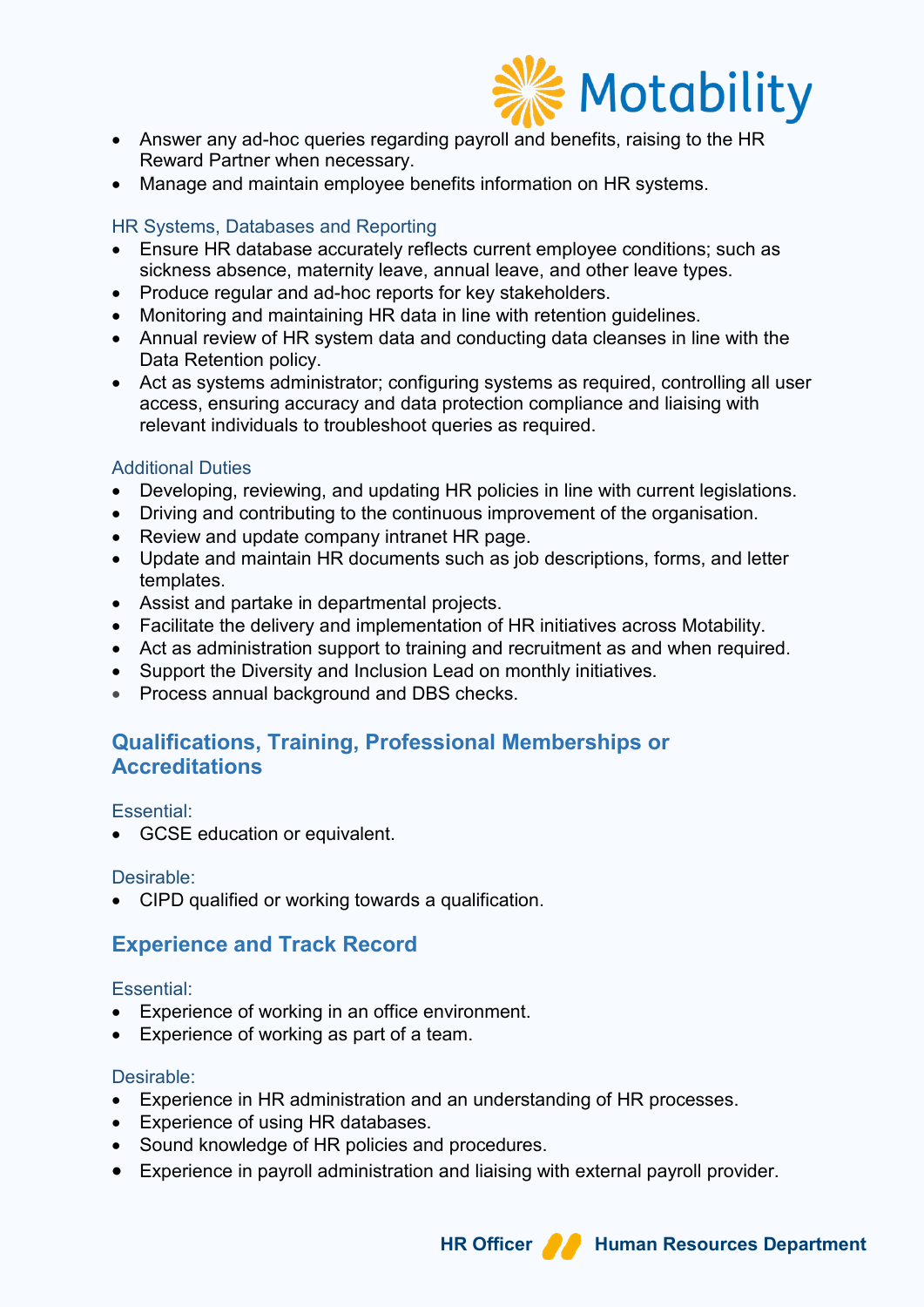

## **Capabilities Profile – Technical Skills/Knowledge**

### Essential:

- Excellent level of computer literacy, particularly on Microsoft office suite.
- Able to work with senior members of staff.
- Personable with strong written and oral communication and relationship building capabilities across all levels of the business.

## **Capabilities Profile – Personal Skills/Knowledge**

#### Essential:

- Able to demonstrate a tactful and professional approach when communicating with others.
- Takes ownership and accountability to provide a level of service that exceeds customer expectations.
- The will and ability to work collaboratively as part of a team to achieve department and organisational goals.
- Demonstrates a consistently high level of accuracy and attention to detail in all working practices.
- Be able to demonstrate an understanding of the value of continuous improvement and working to improve the quality of practices and processes within the department.
- Understands and demonstrates the requirement for confidentiality.
- Excellent organisation and administrative skills, with the ability to prioritise and juggle a busy workload, ensuring deadlines are met.

## **Reporting line**

Reports to: HR Business Partner.

## **Key Interfaces:**

- Motability Directors.
- HR Business Partners
- Managers and all employees.
- External organisations.
- HR suppliers.

## **Resources, scale and scope of role, location and any travel factors:**

- Role spans the organisation as a whole.
- The role has a degree of autonomy.
- The role consists of a range of diverse activities and the unpredictable nature of the work means that the jobholder must be able to prioritise.
- Jobholder must maintain professional integrity at all times.
- Responsible for security and confidentiality of personal information.
- The role is predominantly based In Harlow, Essex at Motability's offices. Some travel may be required for training and off-site meetings. Working from home may factor in the role with face-to-face contact being regularly maintained.



## **HR Officer A Human Resources Department**